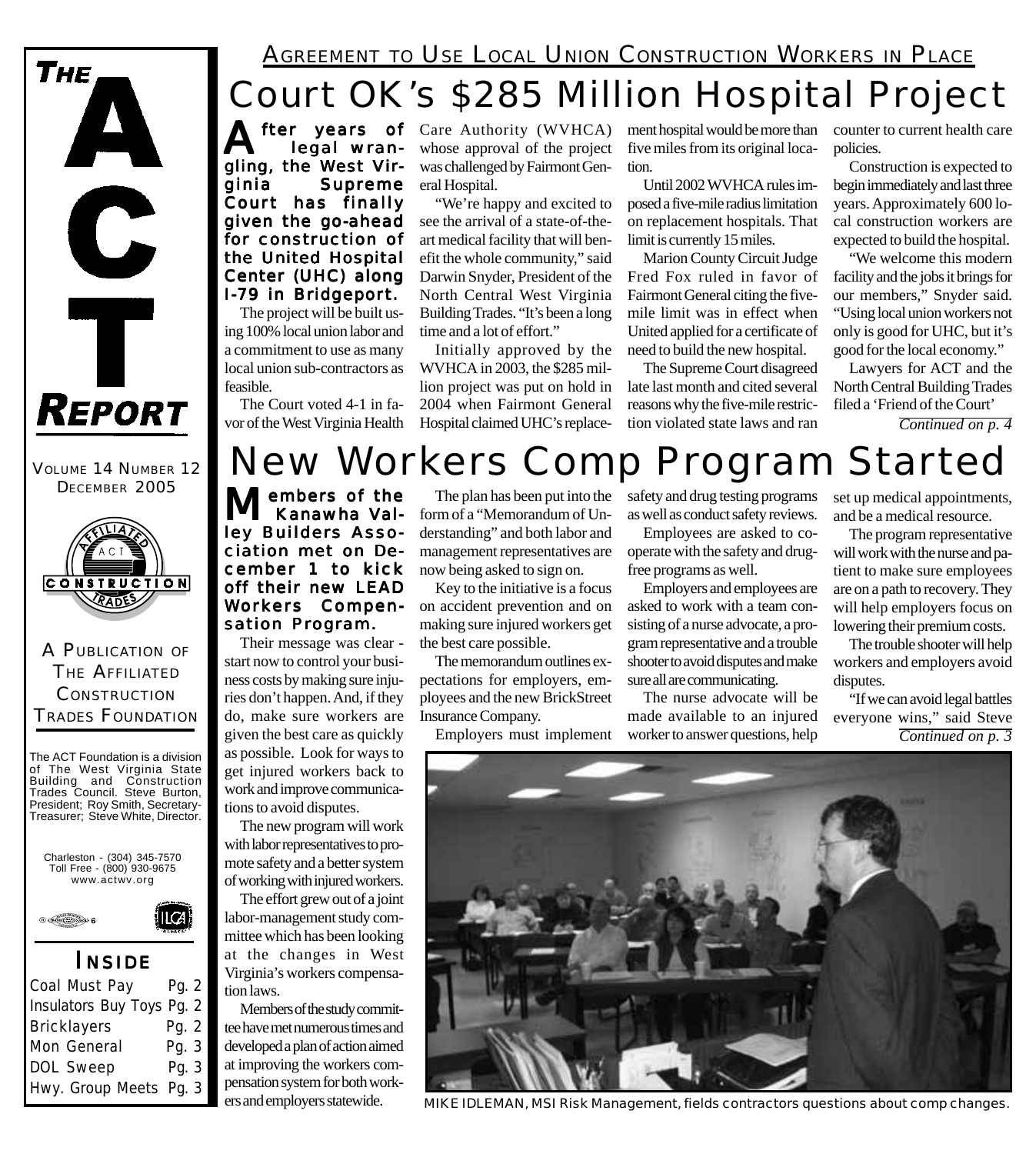# Coal Must Pay Tax - \$500 Million At Stake

he coal industry lost their Supreme Court challenge of the state coal severance tax law in a decision filed December 2.

The challenge could have cost the state \$500 million in tax revenue already collected, and about \$50 million per year in future revenues, which coal companies claim is illegal.

In question are a number of severance taxes which are applied to each ton of coal mined in the state.

to paying tax on the coal they export. They claimed any tax on exports violates the U.S. Constitution because only the federal

government can tax exports. The state ar-

gued the tax had nothing to do with exports and was simply a tax on the privilege of  $\equiv$ taking coal out of the ground.

The ACT Foundation filed a brief agreeing with the state's argument.

The coal companies objected was faulty, ACT argued, because The coal companies argument the state tax was applied to coal as it was mined and before it ever became an export product. Furthermore, lost revenue

*"WEST VIRGINIA IS RICH IN RESOURCES, AND THE CITIZENS SHOULD GET SOME BENEFIT..." STEVE BURTON, PRESIDENT, WV STATE BUILDING TRADES*

> would be a financial hardship for the state and affect many important tax funded infrastructure projects.

> The coal companies argued that because the severance tax

was based on the value of the coal after it had been cleaned and processed that it was a sales tax. But the court pointed out

> the tax had been applied at the point of sale only as a convenience to the coal companies. It is not a sales tax.

When the severance tax was enacted coal companies had complained about having to pay for the tax before they had sold their product. To help them the tax was calculated at the time of sale.

"They want it both ways," said Steve Burton, President of the State Building Trades.

"They asked for help when paying the tax now they are using that help to argue they should pay no tax at all."

The Supreme Court decision however was split, 3 - 2, with Justices Albright, Starcher and Davis making up the majority. Justices Benjamin and Maynard agreed with the coal industry.

A spokesperson for the coal companies said they expect to take this case to the U.S. Supreme Court of Appeals.

"West Virginia is rich in resources, and the citizens should get some benefit from that," said Burton. "Instead these coal companies want us to provide cheap coal to foreign countries like China and deprive us of any benefit."

Insulators Donate Toys

embers of As-<br>-bestos Work<br>-Local 80. bestos bestos Work-Local Winfield, donated approximately 100 toys to the Toysfor-Tots campaign sponsored by the U.S. Marine Corps.

The Marine Toys-for-Tots effort is a national program which started in 1947. This is the  $14<sup>th</sup>$ year of operation in West Virginia.

Each year the program collects new toys to distribute to children from disadvantaged situations in local communities.

According to their web site the primary goal of Toys for Tots is "to deliver, through a shiny new toy at Christmas, a message of hope to needy youngsters that will motivate them to grow into responsible, productive, patriotic citizens and community *Continued on p. 4*



*STEVE KELLER (right) and Steve Pigg of Local 80 drop off around 100 presents at WOWK Channel 13's Charleston office, one of the drop points for the Toys-for-Tots campaign.*

# WV Bricklayers Want Apprentices

Where to apply: will be administered a standard<br> **Any employ-** written aptitude test by the WV Any employ- Any employment security job service office in West Virginia. When to apply: The 3rd Friday of each month. Hours to apply: 8:00 to 12:00 noon and 1:00 to 4:00 pm

Bricklayers minimum qualifications for application to the Apprenticeship program require applicants be at least 18 years old, have a high school diploma or a GED and a valid driver's license.

Applicants must be a resident of West Virginia, or Allegany, Garrett or Washington Counties in Maryland. Applicants must be physically able to perform the work of the trade.A drug test will be required. All applicants

written aptitude test by the WV Job Service.

In order to be accepted you must provide copies of your birth certificate, high school diploma or GED and a copy of your driver's license will be requested at a later date. Only copies will be accepted please do not bring originals.

The recruitment, selection, employment, and training of apprentices shall be without discrimination because of race, color, religion, national origin or sex.

The JATC will take affirmative action to provide equal opportunities in apprenticeship and training and will operate the apprenticeship program as required under Title 29 of the Code of Federal Regulations, Part 30.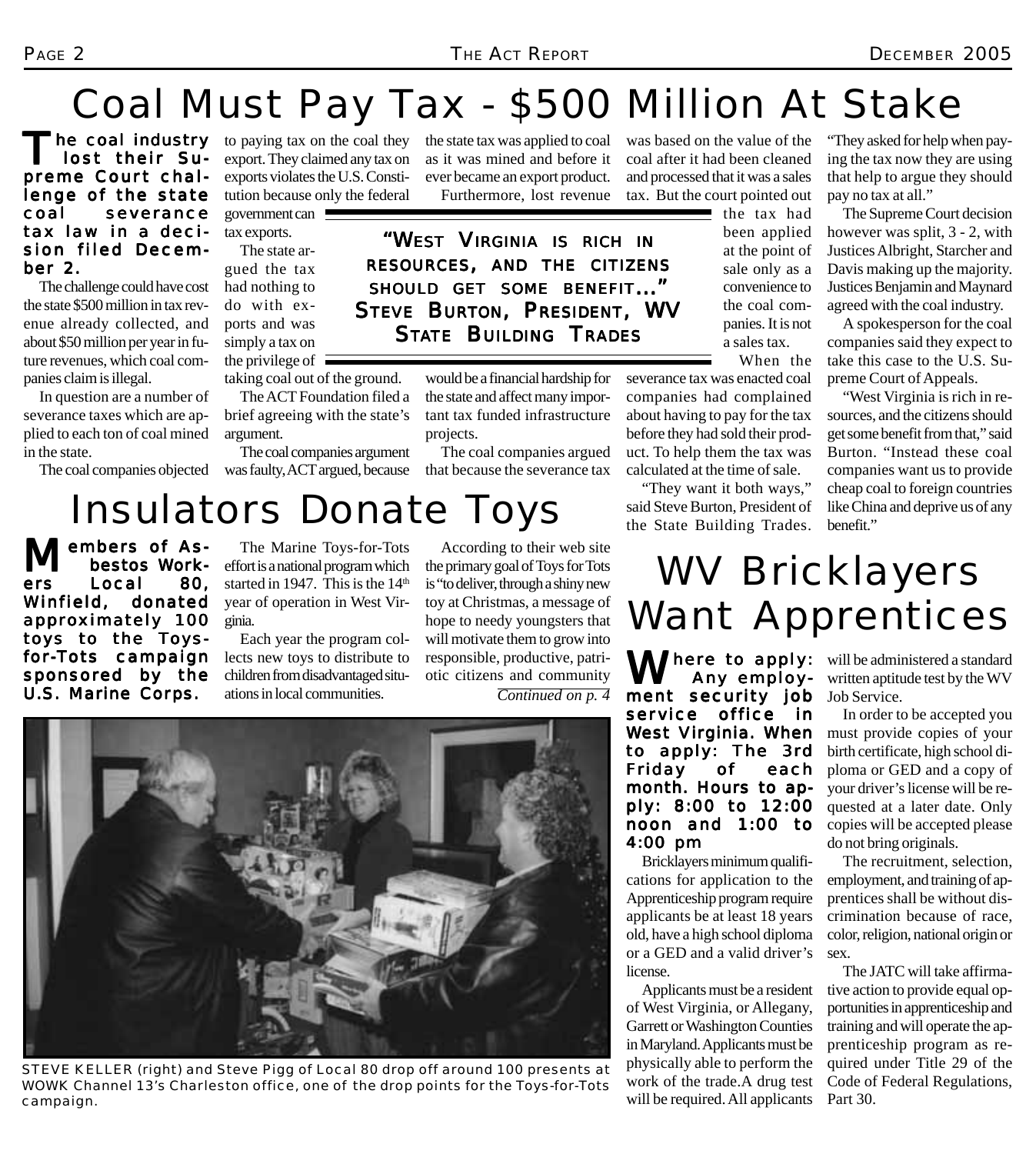## Mon General Starts \$82 Million Expansion

### on General has started work on their \$82 million expansion and renovation project in Morgantown.

In meetings held last month with the North Central WV Building Trades, hospital officials and the construction manager, Turner Construction, laid out their building plans and time tables.

The first part of the project, to create a new parking lot and some site utility work, will begin this month.

New parking must be put in place so the existing parking can be taken over for the site of the new project.

Bid packages for the remainder of the project will go out to contractors after the first of the year to be started next spring.

The project will include 182,000 square feet of new space, and 92,000 square feet of renovation.

New space includes more patient rooms, a cafeteria, and enclosure of a number of buildings under one roof.

The project also includes extensive renovations to the existing hospital and all together will take more than three years to complete.

Early on in the planning process the owners of Mon General, Mon Health Systems, worked with the North Central WV Building Trades on securing manpower for the project. The resulting project agreement ensures the entire project will employ local union trades workers.

In addition the Hospital, Trades, and Construction Manager have committed to regular meetings aimed at insuring a successful project.

"We truly appreciate the approach Mon General has taken to include local workers in their building plans," said Natalie Stone, Executive Secretary of the North Central Trade Council.

"We are excited about this project and look forward being a part of it."



*AN ARTIST RENDITION shows what some of the new construction will look like at the \$82 million Mon General project in Morgantown.*

### *CONTINUED FROM P. 1*

White, ACT Director. White will fill the Trouble Shooter position for the first few months of the program. MSI Risk Management Services will be the program representative and the Nurse Advocate position will soon be announced.

"The quicker we get an injured worker the right medical care the faster they can recover and return to work," said White.

All to often the workers compensation system has been a hostile place for injured workers.

Too often injured workers have been forced to hire lawyers to get benefits to which they were entitled.

Contractors have also been upset with the system. The premium payments are based on a percentage of payroll costs and union contractors are high paying companies. But union contractors are also safer than their nonunion counterparts and end up paying more, even though they cost the system less.

"The system was out of control, it penalized our safe con-

**Workers Comp** tractors and is tough on injured workers," said Jim Cerra, Executive Director of the Kanawha Valley Builders.

> "We think this new approach will put our contractors in the best position possible when the insurance market is opened in 2008."

> Earlier this year in a special legislative session called by Governor Manchin the legislature passed a bill to privatize the state workers compensation system.

> The change will happen in phases over the next few years and be complete by July 1, 2008.

> What was formerly the State Workers Compensation Division is now BrickStreet Mutual Insurance Company. Until 2008 BrickStreet will be the only insurance company offering workers compensation coverage.

> After July 1, 2008 any registered insurance company will be able to sell workers compensation coverage.

> How benefits are determined, the rate of benefits, and how disputes are handled still will be a state government function under the state Insurance Commission.

## WV DOL Uses Sweep Tactic

he West Virginia Division of Labor (DOL) has begun using a tactic they call a "sweep" to help their enforcement efforts.

The sweep tactic uses a team of enforcement personnel to concentrate on a geographic area, rather than spreading people across the state.

The results can be seen in a threeday sweep in October in the Eastern Panhandle.

Of the 87 contractors who were investigated, 20 were given 'cease and desist' orders for not having valid state contractors' licenses, 27 were given wage bond 'cease and desist' orders.

"The amount of enforcement we can do according to law is really related to the amount of staff we have," explained DOL Commissioner Jim Lewis. The DOL is charged with enforcing numerous laws, such as minimum wage, contractor licensing, prevailing wage,

overtime, child labor, crane operator certification, wage bond, and more. Each law is checked by the compliance officers in the field.

One of those laws includes making sure employees have proper identification at the job site.

The DOL only reviewed 77 of the 87 contractors during the October sweep but found 242 violations.

Employers have up to 72 hours to produce proper identification or else face fines.

One unlicensed crane operator was also discovered.

The sweep method has been used in other parts of the state with similar success.

According to ACT Representative Larry Young, the DOL conducts several sweeps each year in addition to routine investigations. A variety of triggers prompt the sweeps and have included employees calling in to report violations of their employers or calls from other interested parties, such

as ACT representatives, who frequently report violations. Some are prompted simply from

suspicions that often arise due to the location of a job-site.

Young said the Eastern Panhandle area is often targeted by contractors because it is the fastest-growing area in West Virginia and because it borders two other states, Maryland and Virginia.

"When you're at the edge of bordering states you get more people traveling. Some work instate but live out of state and vice versa," explained Young.

There are only 13 DOL compliance officers statewide and at any one time there are 400 to 500 open cases. With so few officers to handle so many cases and with new cases added every day, the DOL will at times take about half of their officers and "sweep" a certain area for one week, according to Lewis.

"We are trying to make the most efficient use of the limited resources we have," said Lewis.